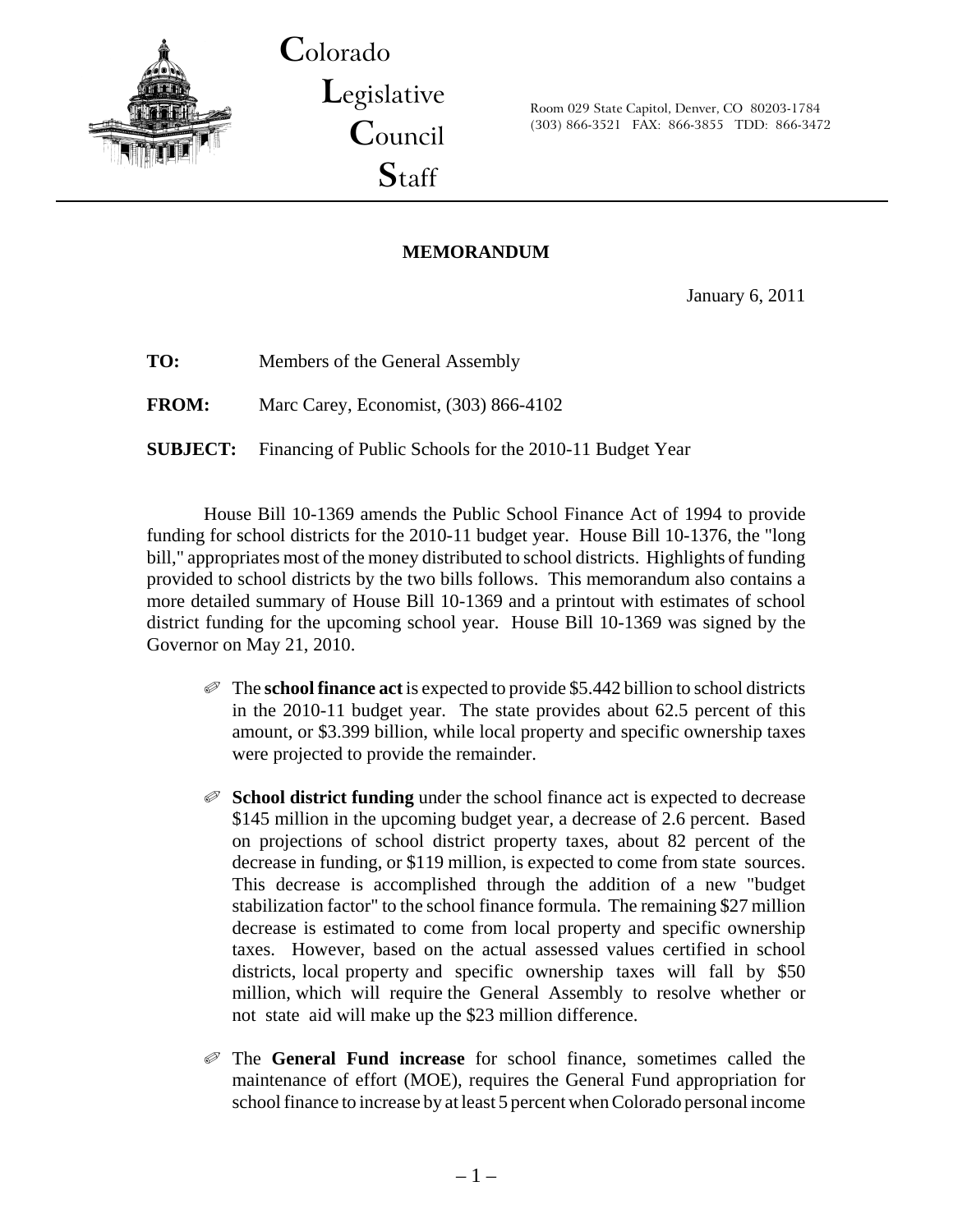grows by 4.5 percent or more. There is no MOE requirement in FY 2010-11 as personal income declined.

- $\mathcal O$  The increase in the **base per pupil funding** reflects a -0.6 percent inflation rate plus one percent as required by Amendment 23. The resulting base per pupil amount is \$5,529.71, which is 0.4 percent higher than the prior year's level.
- Q The estimated *decrease* in **average per pupil funding** is 3.7 percent. The statewide average per pupil funding is estimated to be \$6,813 in the 2010-11 budget year.
- $\mathcal O$  House Bill 10-1369 specifies that the eight districts that do not receive enough state aid to fully implement the 6.6 percent funding reduction specified by the budget stabilization factor lose whatever state aid they do receive**.** In addition, these districts are required to use their total program mill levy to buy down the state support they receive for categorical programs.
- $\mathcal O$  House Bill 10-1369 specifies that, beginning in FY 2010-11, district pupil counts will not include pupils that were enrolled in charter schools converted to institute charter schools after July 1, 2010.

## **FUNDING FOR DISTRICTS UNDER THE SCHOOL FINANCE ACT**

The Public School Finance Act of 1994 is the mechanism through which school districts receive state aid and property taxes for operating purposes. In FY 2010-11, the act is expected to provide \$5.442 billion to school districts. The state currently provides about 62.5 percent of this amount while local sources provide 37.1 percent. The larger decrease in the local contribution has left a \$23 million funding shortfall in the current budget year. Figure 1 presents the relative shares for state and local funding under House Bill 10-1369.

**Figure 1**

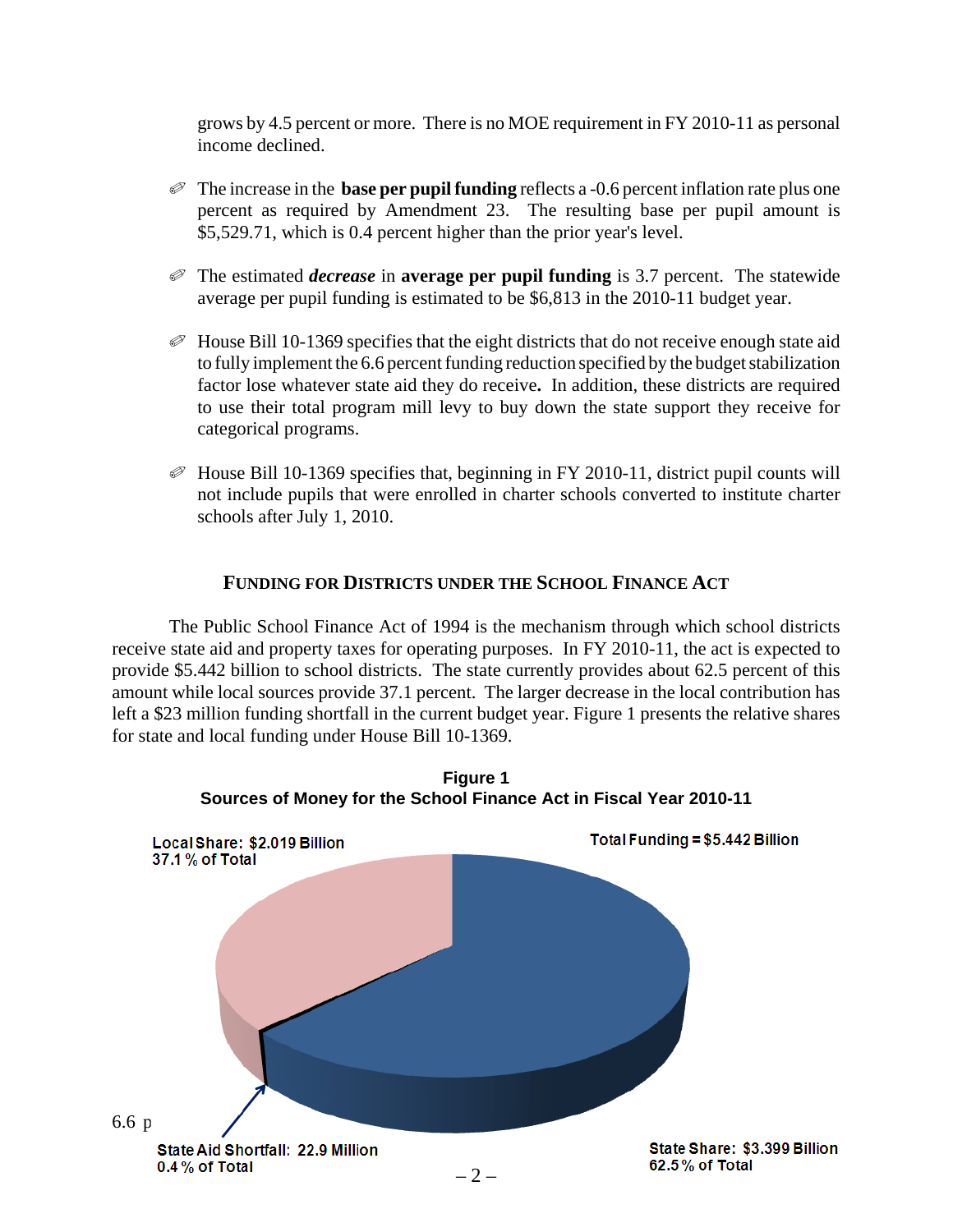requirements of current law. This decrease, however, is to be implemented at the same time as the number of pupils attending public schools is growing. About 9,262 more pupils are expected to be funded next year, bringing the total to 798,677, an increase of 1.2 percent. The increased pupil count, at an average per pupil funding level of \$6,813 per pupil, partially offsets the decrease from the budget stabilization factor. A second offsetting factor is the requirement of Amendment 23 that base per pupil funding increase by inflation plus one percent, which implies an increase of 0.4 percent (- 0.6 percent inflation plus 1 percent). Table 1 breaks out the components of the overall funding decrease enacted through the 2010 School Finance Act.

| <b>Component</b>                                    | <b>Total Funding</b><br>Change | <b>State Aid</b><br><b>Shortfall</b> | <b>State Aid</b><br>Appropriated | <b>Local Taxes</b> |  |  |  |  |  |
|-----------------------------------------------------|--------------------------------|--------------------------------------|----------------------------------|--------------------|--|--|--|--|--|
| <b>Current Law</b>                                  |                                |                                      |                                  |                    |  |  |  |  |  |
| <b>Budget Stabilization</b><br>Factor               | (\$381,211,101)                |                                      |                                  |                    |  |  |  |  |  |
| Pupil count increase<br>of 9,262 pupils             | \$65,549,284                   |                                      |                                  |                    |  |  |  |  |  |
| Inflation plus one<br>percent plus other<br>factors | \$170,336,158                  |                                      |                                  |                    |  |  |  |  |  |
| <b>Total FY 2010-11</b><br>decrease                 | (\$145,325,658)                | \$22,982,922                         | (\$118,442,705)                  | (\$49,865,875)     |  |  |  |  |  |

**Table 1 Components of School Finance Act Funding Change in FY 2010-11**

School district funding includes both state money and local taxes. Local taxes consist of property and specific ownership taxes. State aid provides the difference between a district's funding as allocated through the school finance act and the amount raised through local taxes. In the 2010- 11 budget year, about 81 percent of the \$145 million decrease in school district funding is provided through a reduction in state aid; the remainder is provided through a reduction in local taxes. There is also a potential shortfall in state aid of \$23 million, which the General Assembly will have to address in the upcoming session.

*State aid for schools is primarily paid from the state General Fund.* The General Assembly appropriates money for school finance from three funds: the General Fund, the State Education Fund, and the State Public School Fund. The General Fund is the primary source of revenue for state aid to schools, accounting for 88.6 percent of the \$3.4 billion in state aid for school finance in the 2010-11 budget year. The State Education Fund provides the next largest share at 8.4 percent, while the State Public School Fund contributes the remaining 3.0 percent. The State Public School Fund consists of money earned on state school lands, interest earned on the Public School Fund, and federal mineral lease revenues that are dedicated by state law for public education. Figure 2 illustrates the proportions and amounts of money contributed by the three funds.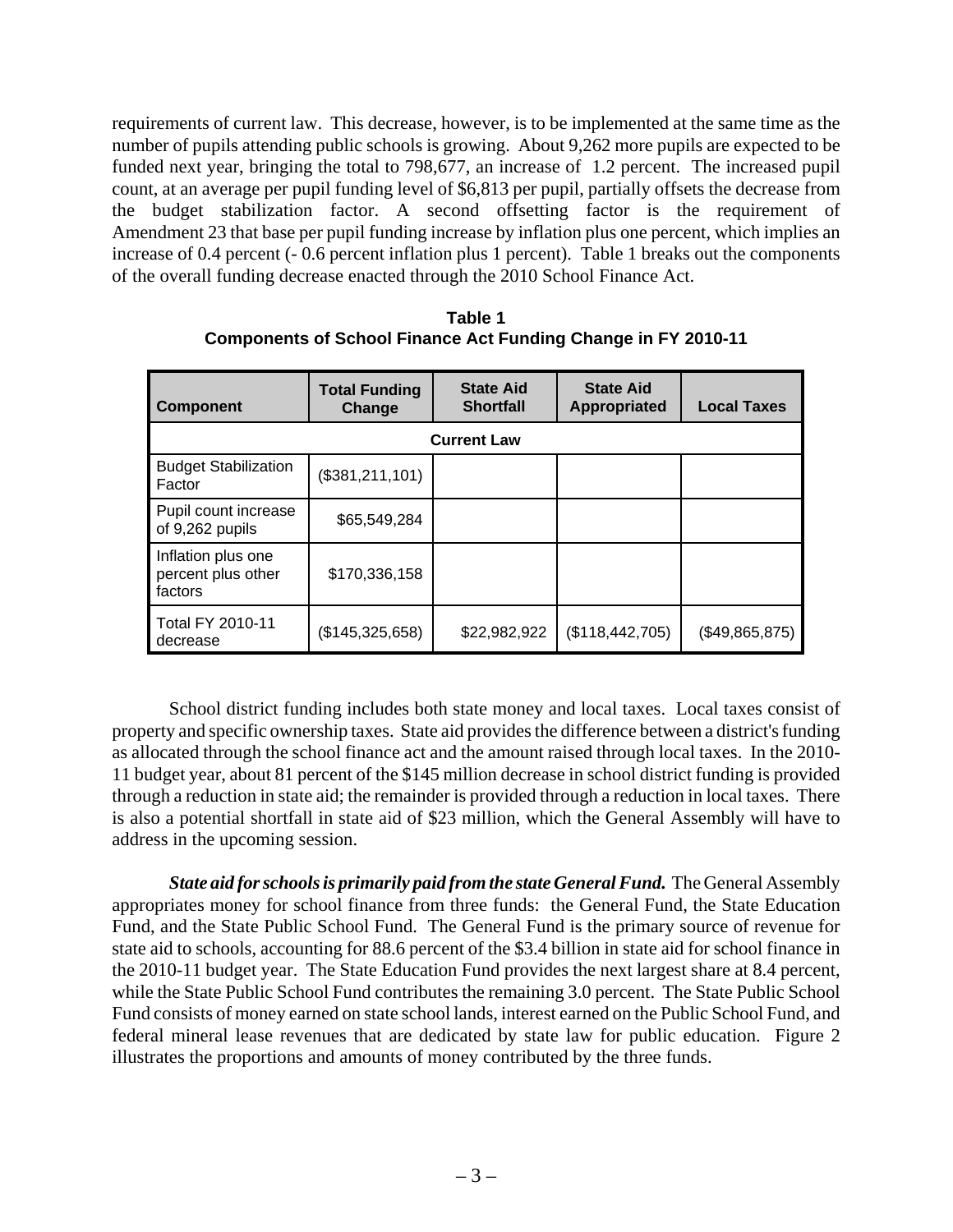**Figure 2 Sources of Revenue for FY 2010-11 School Finance Appropriation**



#### \$3.013 Billion; 88.6%

#### **Per Pupil Funding Is Increased by Inflation Plus One Percentage Point**

Amendment 23 requires the General Assembly to increase the statewide base per pupil funding amount by at least inflation plus one percentage point for the 2010-11 budget year. House Bill 10-1369 implements that requirement. Inflation for calender year 2009 was -0.6 percent. House Bill 10-1369 increases the statewide base by 0.4 percent, from \$5,507.68 in the current budget year to \$5,529.71 in 2010-11. The statewide base is the dollar amount from which each school district's funding is derived; it is the amount to which a district's size, cost-of-living, and personnel costs factors are applied to determine its per pupil funding. The increase in the statewide base is expected to provide \$17.6 million to school districts next year.

An increase in the statewide base automatically triggers other budget or funding changes for school districts. These include:

• *Online per pupil funding.* The online per pupil funding amount is the amount provided to districts for students enrolled in online programs. It increases each year by the same percentage increase in the statewide base. The increase in the statewide base of 0.4 percent increases online per pupil funding from \$6,641 in the current budget year to \$6,668 in 2010-11. However, the application of the budget stabilization factor reduces on-line per pupil funding to \$6,228 in 2010-11.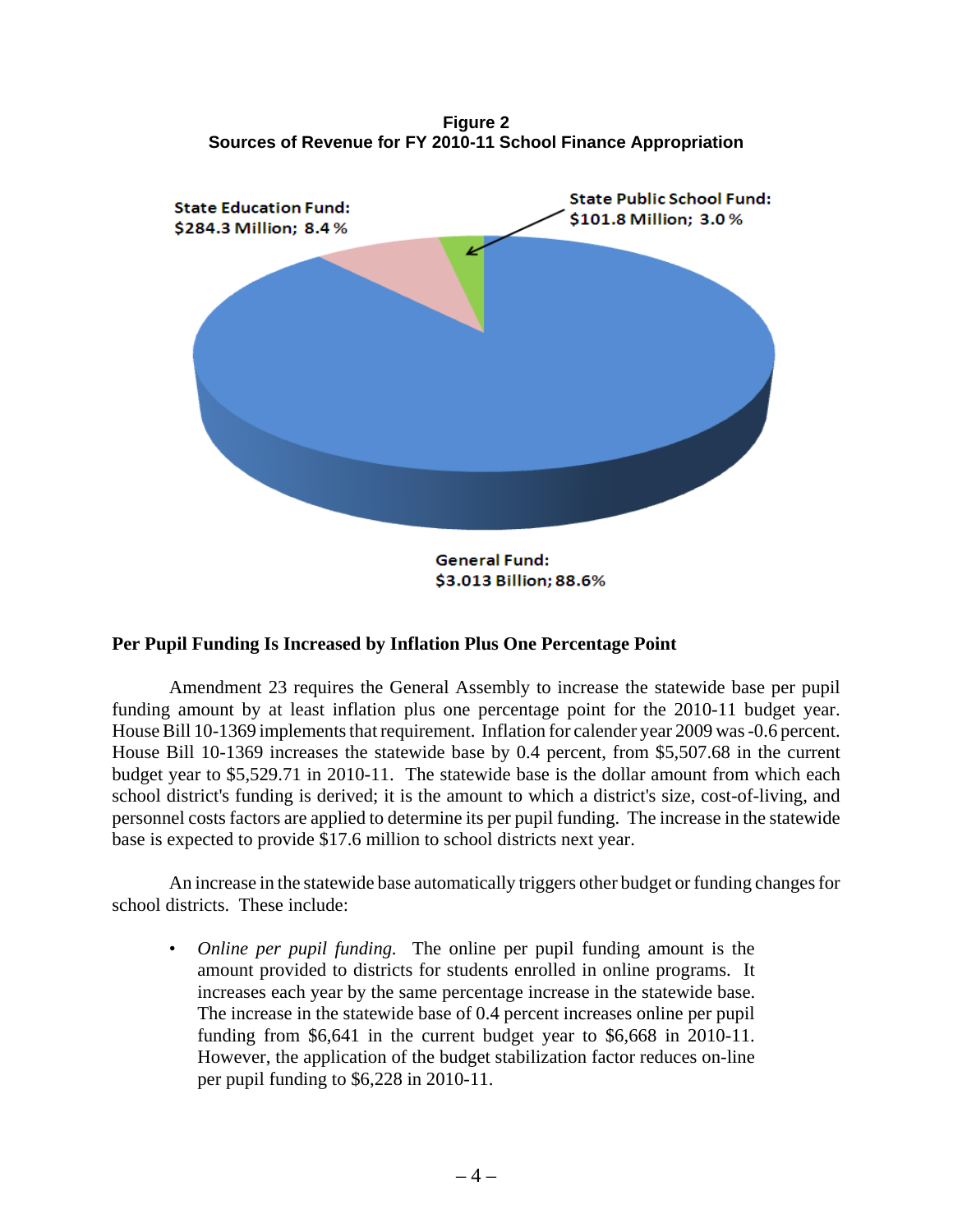### **LOW STATE AID DISTRICTS**

Eight school districts do not receive enough state aid to fully implement the 6.6 percent reduction in total program funding. As a result, the total program cuts for those districts will be proportionately smaller — equal to the amount of state aid that the district currently receives. However, the reduction in state aid for these districts will be supplemented by the use of each district's total program mill levy to buy down some of the state aid the district receives for categorical programs. The total funding change to these eight districts, loss of state aid combined with the total program mill levy reduction, is illustrated in Table 2.

**Table 2 HB10-1369 Impact for Districts with Less Than 6.6 Percent State Aid for Total Program**

| County             | <b>District</b>    | <b>State Aid for</b><br>Total<br>Program | <b>Total</b><br><b>Program Mill</b><br><b>Levy</b><br>Categorical<br><b>Buydown</b> | <b>State</b><br><b>Funding for</b><br><b>Categorical</b><br><b>Programs</b> | <b>Total State</b><br><b>Funding</b><br>Change | % Change<br>in State<br><b>Funding</b> |
|--------------------|--------------------|------------------------------------------|-------------------------------------------------------------------------------------|-----------------------------------------------------------------------------|------------------------------------------------|----------------------------------------|
| <b>Clear Creek</b> | <b>Clear Creek</b> | (\$235)                                  | \$0                                                                                 | \$0                                                                         | (\$235)                                        | $(0.00\%)$                             |
| Grand              | West Grand         | (\$259)                                  | \$0                                                                                 | \$0                                                                         | (\$259)                                        | $(0.01\%)$                             |
| Gunnison           | Gunnison           | (\$821,675)                              | \$9,765                                                                             | (\$9,765)                                                                   | (\$831,440)                                    | $(6.60\%)$                             |
| Rio Blanco         | Meeker             | (\$736)                                  | \$0                                                                                 | \$0                                                                         | (\$736)                                        | $(0.02\%)$                             |
| Park               | Park               | $($ \$88)                                | \$273,408                                                                           | (\$273,408)                                                                 | (\$273,496)                                    | (6.19%)                                |
| <b>Pitkin</b>      | Aspen              | (\$213,026)                              | \$322,651                                                                           | (\$322,651)                                                                 | (\$535,677)                                    | (3.45%)                                |
| Routt              | South Routt        | (\$25,529)                               | \$181,505                                                                           | (\$181,505)                                                                 | (\$207,034)                                    | (5.72%)                                |
| Summit             | Summit             | (\$521,628)                              | \$752,299                                                                           | (\$752,299)                                                                 | (\$1,273,927)                                  | (5.73%)                                |
| <b>TOTAL</b>       |                    | (\$1,583,176)                            | \$1,539,628                                                                         | (\$1,539,628)                                                               | (\$3,122,804)                                  | (4.18%)                                |

## **CATEGORICAL PROGRAMS**

Categorical programs provide funding for specific purposes or activities. Amendment 23 defines specific programs, including special education and transportation, among others, as categorical programs and requires that total state funding for these programs increase by at least inflation plus one percentage point through 2010-11 and by inflation thereafter. Generally, funding for categorical programs is contained in the long bill. Substantive changes to the administration of categorical programs is contained in other legislation.

Senate Bill 07-199 permits the House and Senate Education Committees to submit a joint recommendation, beginning in 2008, on the allocation of the Amendment 23 increase in categorical funding to the Joint Budget Committee for its consideration. Regarding special education, the bill: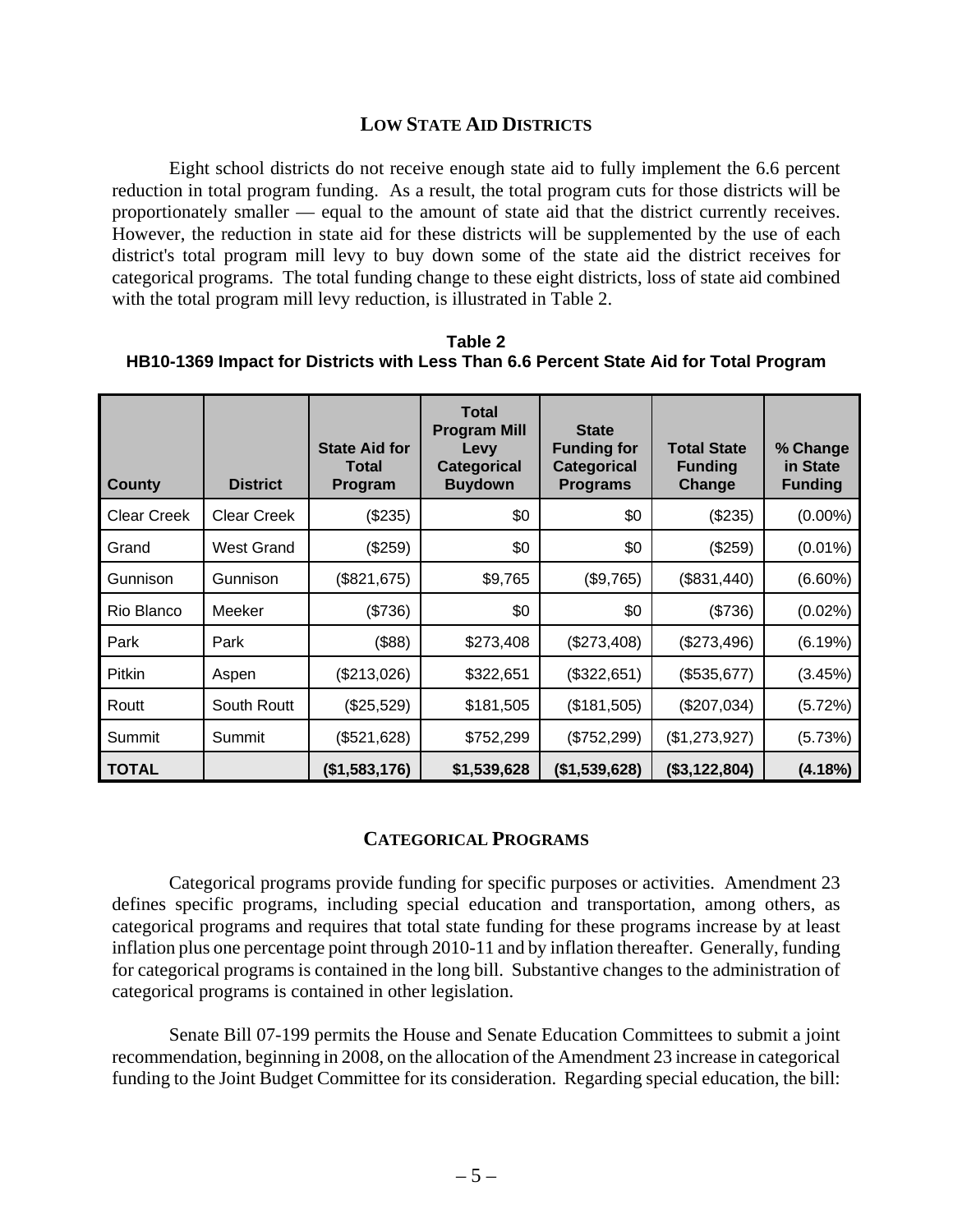- ensures that administrative units are eligible for funding from the high-cost grant program for children they serve, regardless of a child's district of residence; and
- prioritizes the allocation of money from the high-cost grant program so that it is first distributed to administrative units that have children who have been placed outside the unit for special education services.

Table 3 shows the FY 2010-11 state appropriation for the Amendment 23 categorical programs. It also includes the dollar and percent change in the appropriation from FY 2009-10. Note that some of these programs, such as special education and English language proficiency, receive federal funds in addition to the amounts shown in the table.

| <b>Categorical Program</b>                               | FY 2010-11<br>Appropriation | <b>Dollar</b><br>Change | <b>Percent</b><br>Change |
|----------------------------------------------------------|-----------------------------|-------------------------|--------------------------|
| Special Education - Children with<br><b>Disabilities</b> | \$127,362,125               | \$0                     | $0.0\%$                  |
| <b>English Language Proficiency</b>                      | \$12,396,353                | \$275,153               | 2.3%                     |
| Transportation                                           | \$49,991,821                | \$782,183               | $1.6\%$                  |
| Gifted and Talented                                      | \$9,059,625                 | \$56,505                | $0.6\%$                  |
| <b>Small Attendance Centers</b>                          | \$959,379                   | \$0                     | $0.0\%$                  |
| <b>Expelled and At-Risk Student Services</b>             | \$7,493,560                 | \$150,000               | 2.0%                     |
| <b>Vocational Education</b>                              | \$23,296,124                | \$106,933               | 0.5%                     |
| <b>Comprehensive Health Education</b>                    | \$1,005,396                 | \$0                     | 0.0%                     |
| Total                                                    | \$231,564,383               | \$1,370,774             | 0.6%                     |

**Table 3 FY 2010-11 Appropriations for Categorical Programs**

#### **MISCELLANEOUS PROVISIONS OF THE SCHOOL FINANCE BILL**

The remaining provisions of House Bill 10-1369 address a wide variety of issues, summarized in the following bullet points.

*•* The FY 2010-11 Long Bill will include an appropriation of \$17,900,000 from the State Education Fund for facility school funding. This appropriation assumes a payment of \$41.20 per day for 434,466 child-days, based on the total program amount under current law. Because House Bill 10-1369 reduces total program, the per day payment rate will fall to \$38.62, and the facility school funding line item will decrease by \$1,120,923 from the State Education Fund.